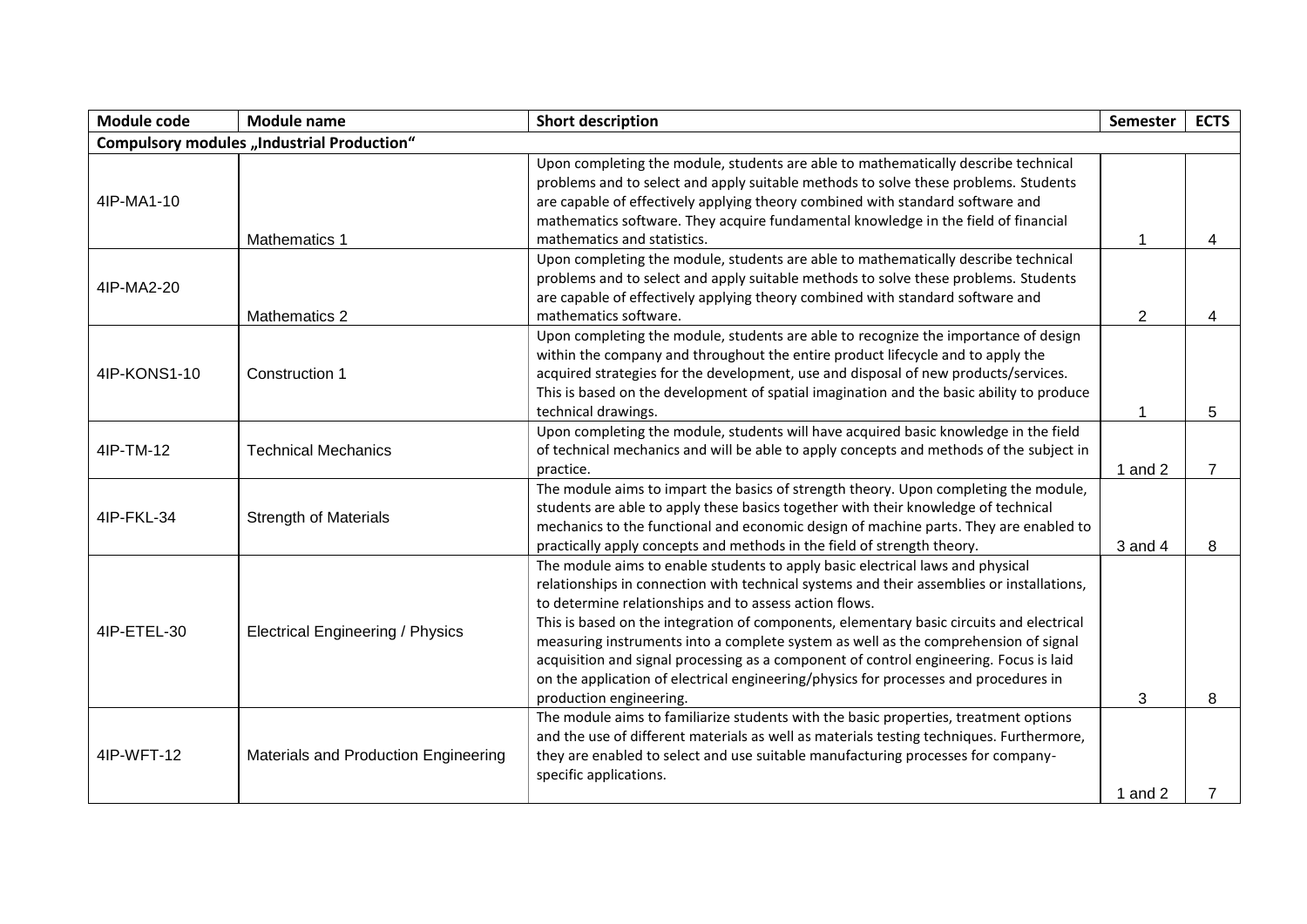| 4IP-INFOCAD-10 | Information Technology CAD 2D                        | Upon completing the module, students have developed a basic understanding of the<br>areas of application of IT in everyday life. Moreover, they have acquired fundamental<br>knowledge of hardware and software as well as the main functions of standard office<br>programs. They are able to master the problems of information acquisition and<br>processing from different systems as well as their processing and interpretation of<br>results.                                                   | 1           | 3 |
|----------------|------------------------------------------------------|--------------------------------------------------------------------------------------------------------------------------------------------------------------------------------------------------------------------------------------------------------------------------------------------------------------------------------------------------------------------------------------------------------------------------------------------------------------------------------------------------------|-------------|---|
| 4IP-CAD3D-30   | CAD 3D Techniques / Simulation                       | Students acquire fundamental knowledge of general methods and working techniques<br>of CAD-supported design. After completing the module, students are able to<br>understand technical drawings and to create, manipulate and visualize simple two- and<br>three-dimensional CAD models and generate technical drawings on this basis.                                                                                                                                                                 | 3           | 5 |
| 4IP-BWL-23     | <b>Business Administration</b>                       | Upon completing the module, students are able to apply business management<br>knowledge to solve business problems. Students are to be enabled to think and act<br>economically. This includes recognizing the social responsibility of business<br>administration and thus acquiring a better socio-political ability to engage in discussion.<br>Students are to develop skills that help to achieve the goals of corporate accounting in<br>the company thus contributing to economic success.      | $2$ and $3$ | 8 |
| 4IP-AVBO1-23   | <b>Work Preparation - Business</b><br>Organization 1 | Upon completion of the module, students will have acquired the competences needed<br>to effectively and efficiently organize business processes. The module imparts<br>fundamental skills in business organization as well as the basics of time data<br>management and workflow design. They acquire basic knowledge of work preparation<br>and work planning.                                                                                                                                        | $2$ und $3$ | 5 |
| 4IP-AVBO2-40   | <b>Work Preparation - Business</b><br>Organization 2 | Upon completion of the module, students will have acquired the skills to design work<br>systems effectively and efficiently. The module imparts fundamental skills in work<br>design, time management and pay structure. They acquire basic knowledge of process-<br>oriented workflow design in the company.                                                                                                                                                                                          | 4           | 5 |
| 4IP-KONS2-30   | Construction 2                                       | Upon completing the module, students are able to create a simple design and to lay<br>out, design and calculate selected machine elements in accordance with the set task.<br>This is based on spatial imagination and the basic skills for producing technical drawings<br>and understanding the construction elements.                                                                                                                                                                               | 3           | 5 |
| 4IP-BENG-20    | <b>Business English</b>                              | Upon completion of the module, students can talk about themselves and their<br>professional and academic context in English and deal with everyday communication<br>situations in the professional environment. Furthermore, they are enabled to<br>communicate orally and in writing within their company and between companies.<br>Students can present their company with its basic processes and essential facts in<br>written and oral form. They are able to use modern presentation techniques. | 2           |   |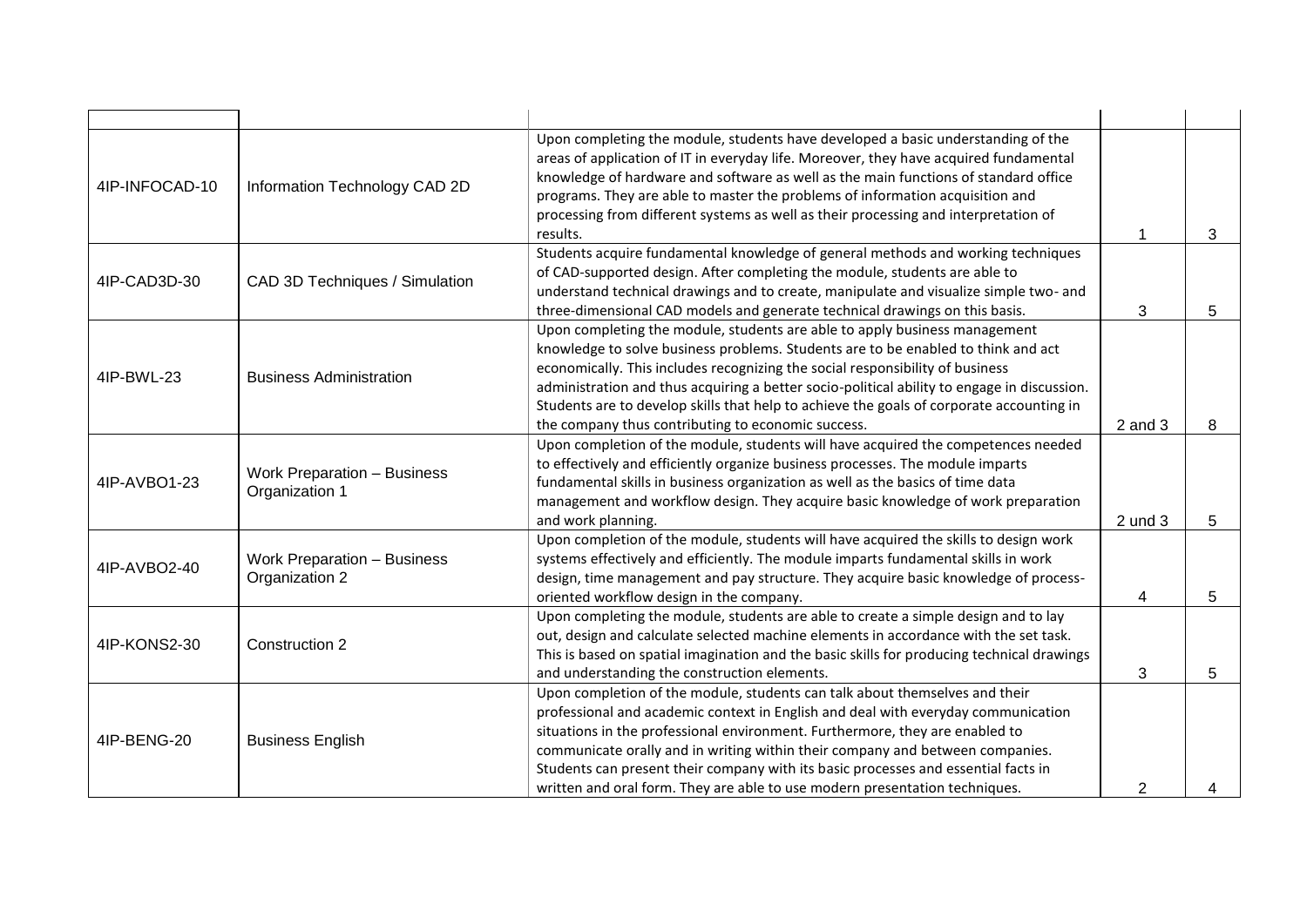| 4IP-TENG-40  | <b>English for Special Purposes</b>                                  | Students are enabled to communicate in the field of technology on an international<br>level. Accompanying to the degree program "Industrial Production", the seminar gives<br>students a detailed insight into this economic area and imparts the necessary foreign<br>language skills. After completing the module, students are able to describe products,<br>work processes and systems in the company in the foreign language and to present<br>their company to an international audience. Furthermore, students are sensitized to<br>intercultural differences that may arise in the context of their professional activities in<br>an international environment. They are enabled to communicate interculturally<br>competent with foreign business partners on general and job-related topics. | 4       | 5 |
|--------------|----------------------------------------------------------------------|--------------------------------------------------------------------------------------------------------------------------------------------------------------------------------------------------------------------------------------------------------------------------------------------------------------------------------------------------------------------------------------------------------------------------------------------------------------------------------------------------------------------------------------------------------------------------------------------------------------------------------------------------------------------------------------------------------------------------------------------------------------------------------------------------------|---------|---|
| 4IP-GWA-10   | Principles of Academic Work                                          | Upon completing the module, students are able to produce written presentations or<br>project reports in their field of study within the prescribed time limit and taking into<br>account the basic values of a conceptual scientific approach as well as the<br>corresponding standards of content and form. To this end, students acquire skills in<br>self-management and time management, which enables them to plan, coordinate and<br>critically analyze their working style and how they deal with time. Students are able to<br>design, lead and successfully complete their own projects and to use computer-aided<br>project management systems to complete tasks.                                                                                                                            |         | 5 |
| 4IP-QMFMT-56 | Quality Management and<br><b>Production Measurement Technology 1</b> | Students are to learn measurement technology for product-related tasks and apply<br>their knowledge of measurement technology to solve tasks in production and quality<br>assurance. Based on their knowledge, students can interpret drawing entries and select<br>suitable measuring and testing equipment. Upon completion of the module, students<br>are able to determine product characteristics for quality assurance. Furthermore,<br>students are familiarized with the basic concerns and the structure of a quality<br>management system. The basis is provided by the ISO 9000 family of standards for<br>structuring a QMS.                                                                                                                                                               | 5 and 6 |   |
| 4IP-RECHT-60 | Law                                                                  | Upon completion of the module, students have gained a general overview of the legal<br>system and in particular of civil law as well as labor and environmental law. They are<br>enabled to deal with legal issues and to independently put the aquired knowledge into<br>practice.                                                                                                                                                                                                                                                                                                                                                                                                                                                                                                                    | 6       |   |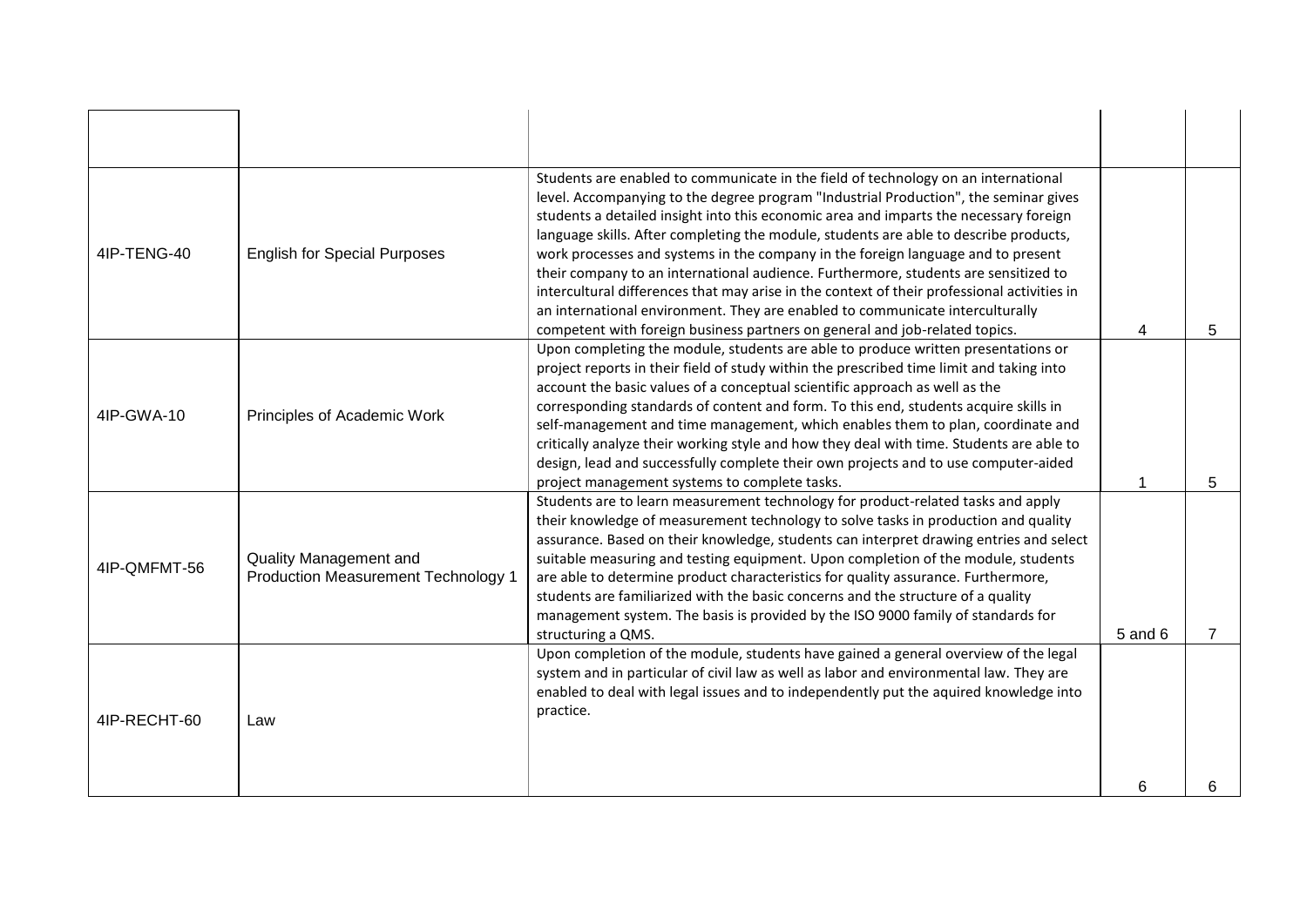| In-depth Modules Production Technology and Production Management |                                                          |                                                                                          |         |    |  |
|------------------------------------------------------------------|----------------------------------------------------------|------------------------------------------------------------------------------------------|---------|----|--|
| 4IP-PRO-45                                                       | <b>Production / Production Techniques</b>                | The module aims to provide students with an understanding of the connections             |         |    |  |
|                                                                  |                                                          | between product, production process, macro and microenvironment. They are to be          |         |    |  |
|                                                                  |                                                          | enabled to recognize connections between factory planning and corporate                  |         |    |  |
|                                                                  |                                                          | management and include them in the solution of complex tasks. The consolidation and      |         |    |  |
|                                                                  |                                                          | application of the knowledge is supported by internships.                                | 4 and 5 | 9  |  |
| 4IP-PPS-45                                                       | <b>Production Planning and Control</b>                   | The module aims to familiarize students with the principles and methods of process-      |         |    |  |
|                                                                  |                                                          | oriented planning, design and control of production and business processes and to        |         |    |  |
|                                                                  |                                                          | enable them to apply theoretically acquired knowledge in a practice-oriented manner,     |         |    |  |
|                                                                  |                                                          | including computer-aided PPS/ERP systems. This also includes knowledge of the broad      |         |    |  |
|                                                                  |                                                          | field of production data acquisition and evaluation and its target-oriented application. |         |    |  |
|                                                                  |                                                          | With this module, students acquire proficiency in mastering the entire process chain in  |         |    |  |
|                                                                  |                                                          | a company. This knowledge is consolidated through simulation and case studies.           | 4 and 5 | 6  |  |
| 4IP-QM-60                                                        | Quality Assurance Systems and                            | Students are familiarized with the requirements, methods and objectives of Total         |         |    |  |
|                                                                  | Management                                               | Quality Management (TQM). The application of quality and management techniques           |         |    |  |
|                                                                  |                                                          | specific to the production sector are linked to risk management concerns. Students are   |         |    |  |
|                                                                  |                                                          | to obtain a comprehensive view of a QM and environmental management system.              | 6       | 6  |  |
| <b>Compulsory elective modules Production Technology</b>         |                                                          |                                                                                          |         |    |  |
| 4IP-FAT-56                                                       | <b>Manufacturing Automation</b>                          | Upon completion of the module, students are able to analyze or help design an            |         |    |  |
|                                                                  |                                                          | automated production process as a complex system in which typical automation             |         |    |  |
|                                                                  |                                                          | components (e.g. PLC technology, robot systems) are used. Based on their knowledge       |         |    |  |
|                                                                  |                                                          | of modern production structures, students are able to set up or organize flexible        |         |    |  |
|                                                                  |                                                          | manufacturing structures. They are able to select industrial control technology and      |         |    |  |
|                                                                  |                                                          | robot systems for production use and implement simple solutions in terms of              |         |    |  |
|                                                                  |                                                          | programming.                                                                             | 5 and 6 | 8  |  |
| 4IP-ST1-56                                                       | <b>Systems Engineering PT</b>                            | Upon completion of the module, students are able to develop a comprehensive              |         |    |  |
|                                                                  |                                                          | understanding of the physical relationships of systems engineering. They can evaluate    |         |    |  |
|                                                                  |                                                          | the assemblies and systems with regard to service life and failure probability. The      |         |    |  |
|                                                                  |                                                          | students are able to identify interrelationships, assess impact processes and derive     |         |    |  |
|                                                                  |                                                          | appropriate courses of action.                                                           | 5 and 6 | 11 |  |
|                                                                  | <b>Compulsory elective modules Production Management</b> |                                                                                          |         |    |  |
| 4IP-GFMP-45                                                      | Design of Manufacturing and Assembly                     | Upon completion of the module, students are able to work independently on problems       |         |    |  |
|                                                                  | Processes                                                | in the field of work preparation and process design in manufacturing and assembly.       |         |    |  |
|                                                                  |                                                          | They are also able to think ahead in order to find optimal solutions. Students acquire   |         |    |  |
|                                                                  |                                                          | the process planning knowledge necessary for the successful processing of special        |         |    |  |
|                                                                  |                                                          | engineering problems under consideration of business management criteria.                | 4 and 5 | 7  |  |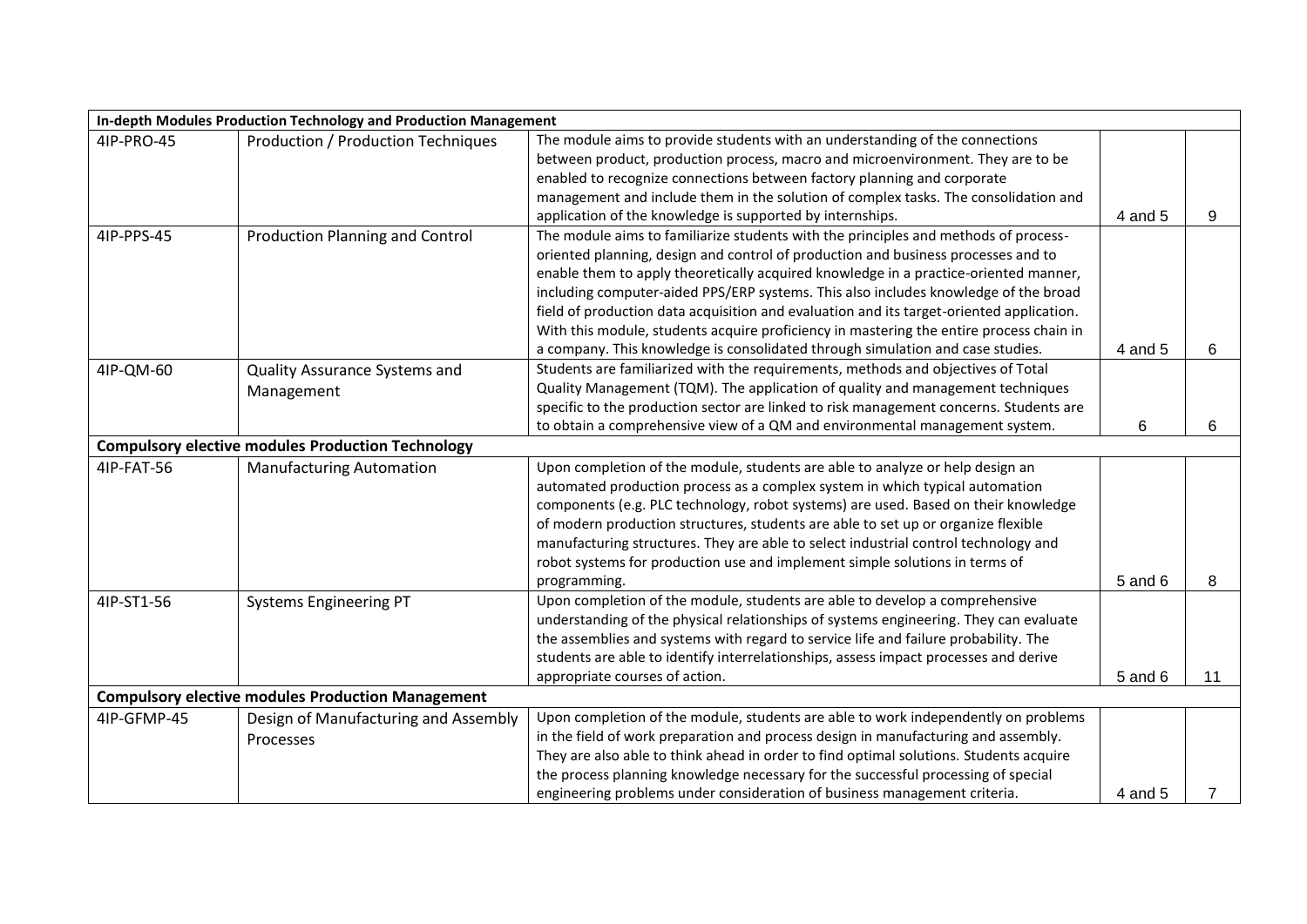|              |                                                       | Furthermore, students attain fundamental knowledge in the field of process design in                                                                                                                                                                                                                                                                                                                                                                                                                                                                                                                                                                                                   |         |    |
|--------------|-------------------------------------------------------|----------------------------------------------------------------------------------------------------------------------------------------------------------------------------------------------------------------------------------------------------------------------------------------------------------------------------------------------------------------------------------------------------------------------------------------------------------------------------------------------------------------------------------------------------------------------------------------------------------------------------------------------------------------------------------------|---------|----|
| 4IP-PM-56    | <b>Production Management</b>                          | the areas of parts manufacturing and assembly.<br>Upon completion of the module, students are able to understand effective personnel<br>management as a fundamental means of achieving sustainable corporate success.<br>Students learn to practically apply the theoretical components of HR management,<br>from recognizing personnel requirements to procurement, management and the<br>further development of human resources. Students acquire profound knowledge of                                                                                                                                                                                                              |         |    |
|              |                                                       | management accounting, e.g. the structure and application of a performance<br>measurement system. After completing the module, students will also have basic<br>knowledge of technical sales.                                                                                                                                                                                                                                                                                                                                                                                                                                                                                          | 5 and 6 | 7  |
| 4IP-PLL-60   | Production and Warehouse Logistics                    | Upon completion of the module, students will have acquired competences for the<br>effective and sustainable design of production and logistics. Students acquire<br>fundamental skills in the analysis and optimization of material flows and the design of<br>logistical processes. Upon completion of the module, students will have basic<br>theoretical knowledge of the planning, design and optimization of processes along the<br>value chain.                                                                                                                                                                                                                                  | 6       | 5  |
|              | <b>Compulsory modules Production Metrology and QM</b> |                                                                                                                                                                                                                                                                                                                                                                                                                                                                                                                                                                                                                                                                                        |         |    |
| 4IP-CAX-45   | Computer-aided Technologies (CAX)                     | The module aims to familiarize students with the principles of planning and control of<br>business processes, to enable them to understand the role of planning and control<br>within the CAx chain and to correctly assess their significance for a process-oriented<br>approach in the company. Students acquire interdisciplinary skills for planning,<br>designing and controlling operational processes. Due to the growing interlinking of<br>industrial production processes, production metrology is also increasingly included in<br>the computer-aided data exchange with other areas. Students gain knowledge of a<br>wide variety of interfaces and data transfer options. | 4 and 5 | 6  |
| 4IP-QSFMT-45 | <b>Quality Assurance and Production</b><br>Metrology  | Students are familiarized with the requirements, methods and objectives of Total<br>Quality Management (TQM). The module focuses on the extended application of<br>quality and management techniques especially for the field of measurement and<br>testing processes.<br>Students are familiarized with the implementation of a QM and environmental<br>management system combined with risk management systems. The comparison of the<br>requirements of ISO 9001 and TS 16949 is an essential element of the module.                                                                                                                                                                | 4 and 5 | 15 |
| 4IP-PPA-56   | <b>Test Process Automation</b>                        | Upon completion of the module, students are able to analyze and design an automated<br>measurement or testing process as a complex system.<br>Modern automation components, programmable logic controllers (PLC technology)<br>handling or robot systems are used. Students have knowledge of current testing                                                                                                                                                                                                                                                                                                                                                                          | 5 and 6 | 8  |